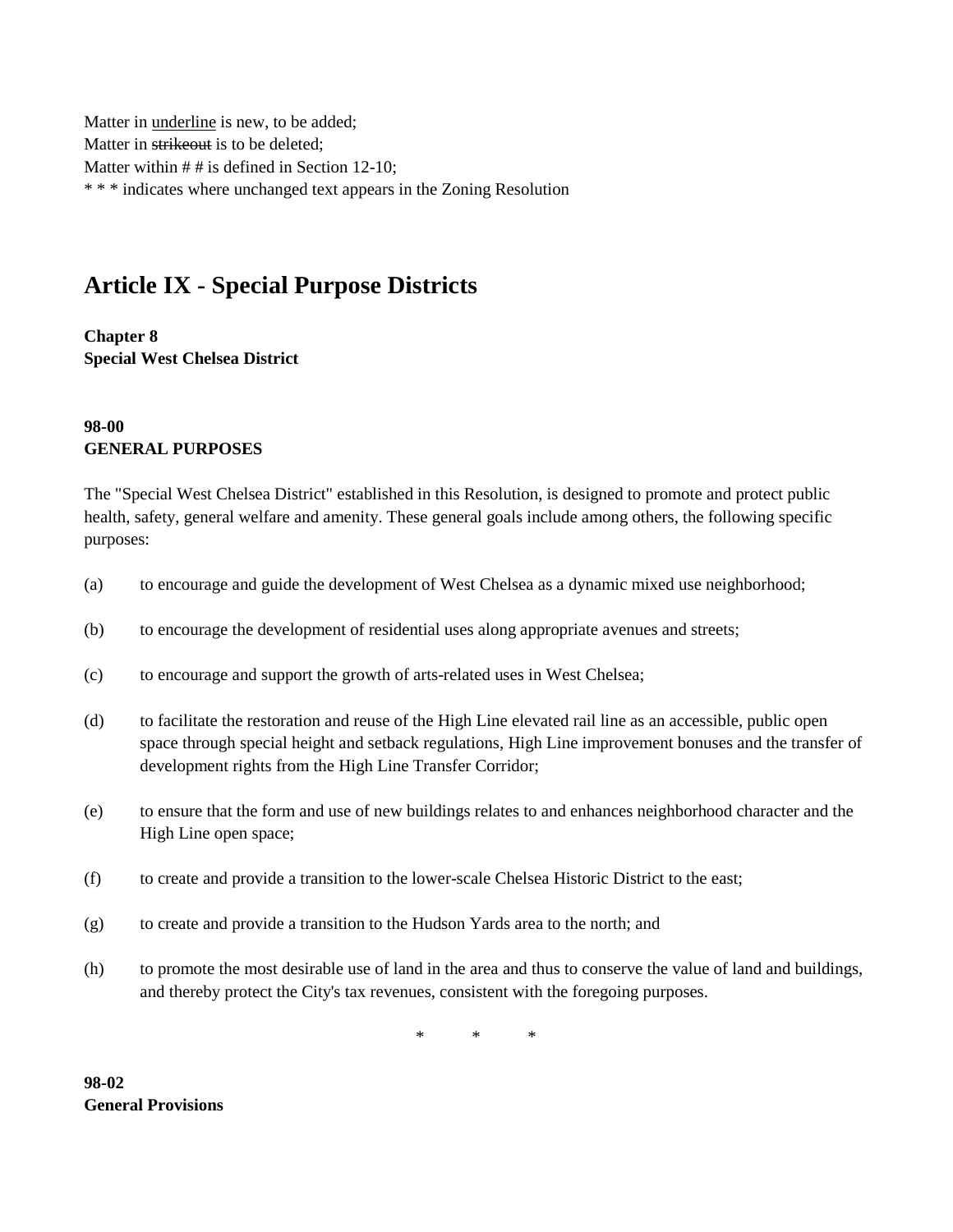The provisions of this Chapter shall apply to any #zoning lot#, or portion thereof, within the #Special West Chelsea District#, except that the provisions of Sections 98-11 (Special Regulations for Developments and Enlargements Above, Beneath or Adjacent to the High Line) and 98-17 98-16 (Air Space over a Railroad or Transit Right-of-way or Yard) shall also apply to any #zoning lot# south of the #Special West Chelsea District# over which the #High Line# passes. The regulations of all other Chapters of this Resolution are applicable, except as superseded, supplemented or modified by the provisions of this Chapter. In the event of a conflict between the provisions of this Chapter and other regulations of this Resolution, the provisions of this Chapter shall control. However, in #flood zones#, in the event of a conflict between the provisions of this Chapter and the provisions of Article VI, Chapter 4 (Special Regulations Applying in Flood Hazard Areas), the provisions of Article VI, Chapter 4, shall control.

\* \* \*

# **98-10 SPECIAL USE AND PARKING REGULATIONS WITHIN THE SPECIAL WEST CHELSEA DISTRICT**

\* \* \*

## **98-12 Modification of Use Regulations in C6 Districts**

\* \* \*

#### **98-122**

#### **Location within buildings**

In any C6 District in the #Special West Chelsea District#, the provisions of Section 32-422 (Location of floors occupied by commercial uses) are modified to permit #commercial uses# non-#residential uses# on the same #story# as a #residential use# or on a #story# higher than that occupied by #residential uses#, provided that the #commercial uses# non-#residential uses#:

- (a) are located in a portion of the #building# that has separate direct access to the #street# with no access to the #residential# portion of the #building# at any #story#; and
- (b) are not located directly over any portion of a #building# containing #dwelling units#, except this limitation shall not preclude the location of:
	- (1)  $\#$ residential# lobby space below or on the same #story# as  $\#$ commercial uses $\#$  non-#residential uses#; or
	- (2) a #commercial use# that fronts on the #High Line# and is located within five feet of the level of the #High Line bed#.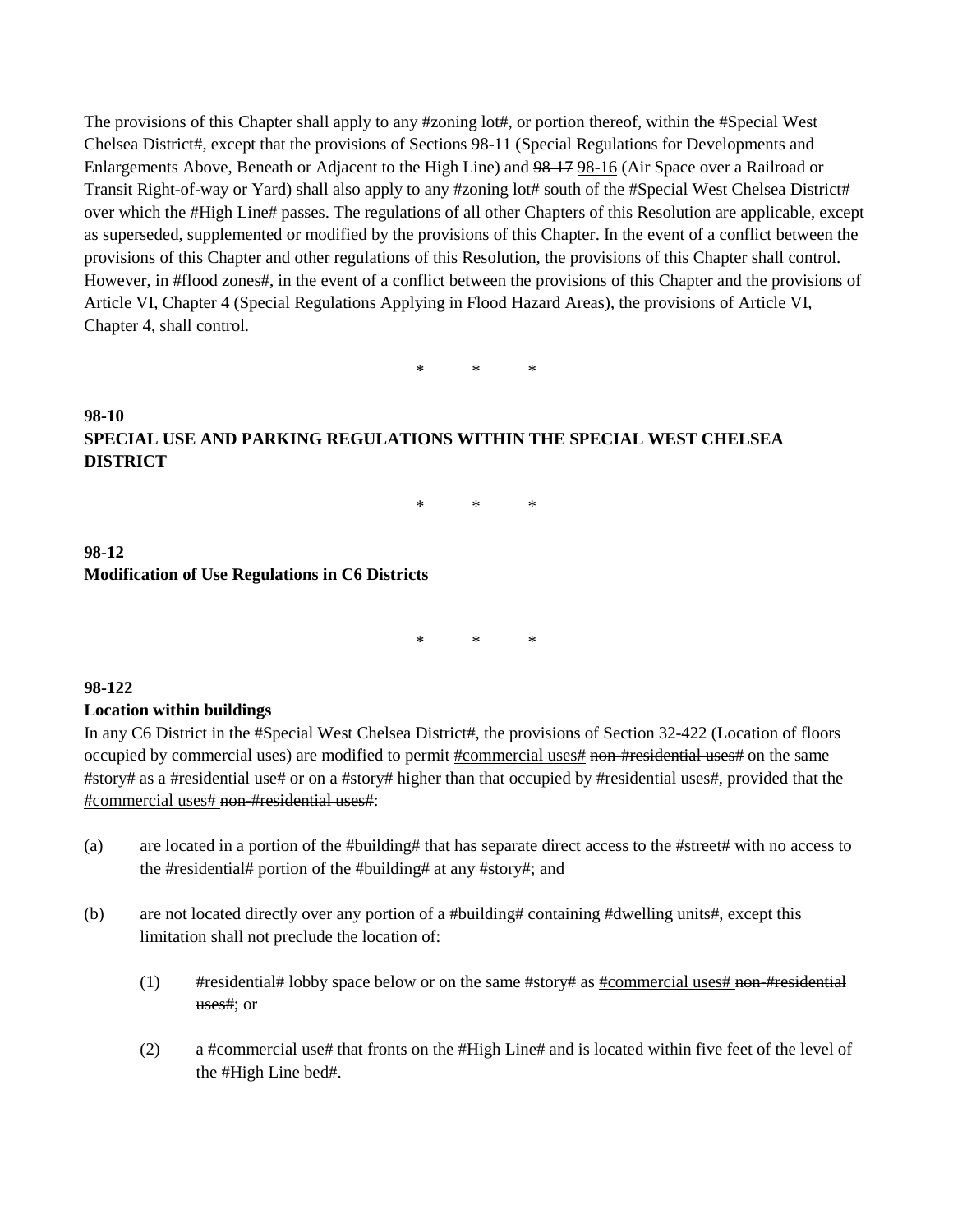\* \* \*

#### **98-15 Security Gates**

All security gates installed after June 23, 2005, that are swung, drawn, or lowered to secure #commercial# or #community facility# premises shall, when closed, permit visibility of at least 75 percent of the façade area covered by such gate, when viewed from the #street#, except that this provision shall not apply to entrances or exits to parking facilities.

**98-16 98-15 Signs**

\* \* \*

**98-17 98-16 Air Space Over a Railroad or Transit Right-of-way or Yard**

\* \* \*

**98-18 98-17 Parking Regulations in Subarea H**

\* \* \*

**98-19 98-18 Lighting**

\* \* \*

**98-20 FLOOR AREA AND LOT COVERAGE REGULATIONS**

\* \* \*

**98-22 Maximum Floor Area Ratio and Lot Coverage in Subareas**

For all #zoning lots#, or portions thereof, located in Subareas A through J, the maximum #floor area ratios#, #open space ratios# and #lot coverages# of the applicable underlying district shall not apply. In lieu thereof, the maximum #floor area ratio# permitted for #commercial#, #community facility# and #residential uses#, separately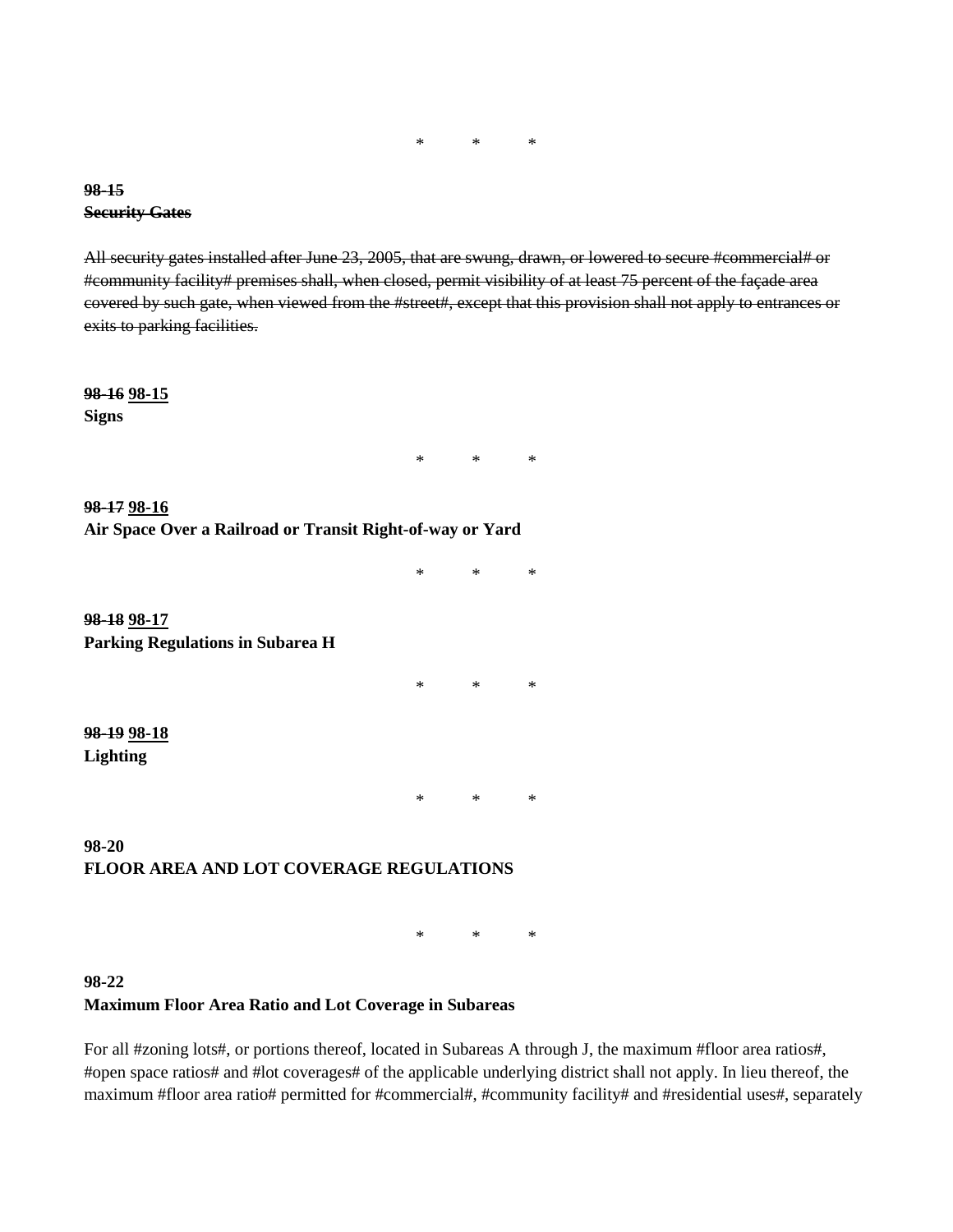or in combination, shall be as specified in the table in this Section. For #residential use#, the maximum #lot coverage# shall be 70 percent for #interior# or #through lots# and 80 percent for #corner lots#, except that no maximum #lot coverage# shall apply to any #zoning lot# comprising a #corner lot# of 5,000 square feet or less. For the #conversion# to #dwelling units# of non-#residential floor area# where the total #residential floor area# on the #zoning lot# will exceed the applicable basic maximum #floor area ratio# specified in the table in this Section, such excess #residential floor area# shall only be permitted pursuant to Section 98-26 (Modifications of Inclusionary Housing Program).

\* \* \*

# **98-40 SPECIAL YARD, HEIGHT AND SETBACK, AND MINIMUM DISTANCE BETWEEN BUILDINGS REGULATIONS**

# **98-41 Special Rear Yard Regulations**

The #yard# regulations of the underlying district shall apply, except as modified in this Section. In all districts, no #rear yard# regulations shall apply to any #zoning lot# that includes a #through lot# portion that is contiguous on one side to two #corner lot# portions and such #zoning lot# occupies the entire #block# frontage of the #street#. Where a #rear yard equivalent# is required by either Section 23-532 (Required rear yard equivalents) or Section 43-28 (Special Provisions for Through Lots), it shall be provided only as set forth in paragraph (a) of either Section, as applicable. However, in M1-5 Districts, a #building# existing prior to January 22, 2015, may be #enlarged# pursuant to Section 43-28, paragraph (b), provided that such #building# is on a #zoning lot# located entirely within 150 feet of the west side of the #High Line#. Where a #rear yard equivalent# is required by Section 23-533 (Required rear yard equivalents for Quality Housing buildings), the alternatives for #through lots# with a depth of 190 feet or less shall not apply.

### **98-42**

#### **Special Height and Setback Regulations**

\* \* \*

# **98-423 Street wall location, minimum and maximum base heights and maximum building heights**

The provisions set forth in paragraph (a) of this Section shall apply to all #buildings or other structures#. Such provisions are modified for certain subareas as set forth in paragraphs (b) through (g) of this Section.

\* \* \*

(a) For all #buildings#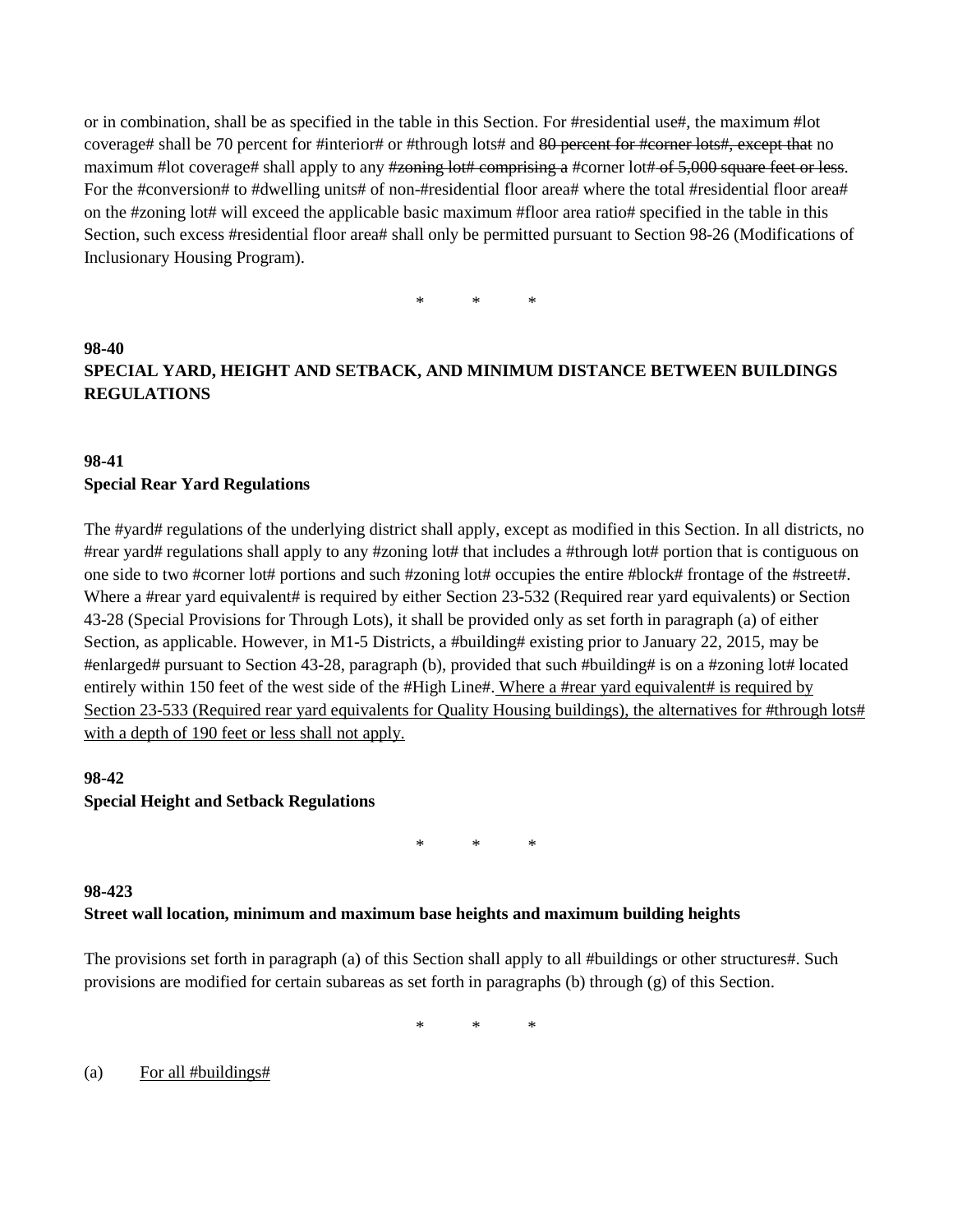#### (1) #Street wall# location provisions

On #wide streets#, and on #narrow streets# within 50 feet of their intersection with a #wide street#, the #street wall# shall be located on the #street line# and extend along such entire #street# frontage of the #zoning lot# up to at least the minimum base height specified in the table in this Section. On #narrow street# frontages, beyond 50 feet of their intersection with a #wide street#, the #street wall# shall be located on the #street line# and extend along at least 70 percent of the #narrow street# frontage of the #zoning lot# up to at least the minimum base height specified in the table in this Section.

\* \* \*

#### (2) Maximum #building# heights

(i) For C6-2A and C6-3A Districts

In C6-2A and C6-3A, the maximum base height, maximum #building# height and the maximum number of #stories# shall be as set forth in Section 23-662 (Maximum height of buildings and setback regulations) for the residential equivalent of an R8A and R9A District, respectively. For #developments# or #enlargements# providing #affordable independent residences for seniors#, where at least 20 percent of the #floor area# of the #zoning lot# is allocated to such #use#, such maximum heights and number of #stories# may be modified in accordance with the provisions of paragraph (a) of Section 23-664 for such districts' applicable residential equivalent. Separate maximum #building# heights are set forth within such Sections for #developments# or #enlargements# with #qualifying ground floors# and for those with #non-qualifying ground floors#, as defined in Section 23-662.

#### (ii) For all other districts

All portions of #buildings or other structures# that exceed the applicable maximum base height specified in the table in this Section shall provide a setback at a height not lower than the applicable minimum base height. A setback with a depth of at least 10 feet shall be provided from any #street wall# fronting on a #wide street#, and a setback with a depth of at least 15 feet shall be provided from any #street wall# fronting on a #narrow street#, except such dimensions may include the depth of permitted recesses in the #street wall#.

No #building or other structure# shall exceed the maximum #building# height specified in the table in this Section.

\* \* \*

Minimum and Maximum Base Height and Maximum Building Height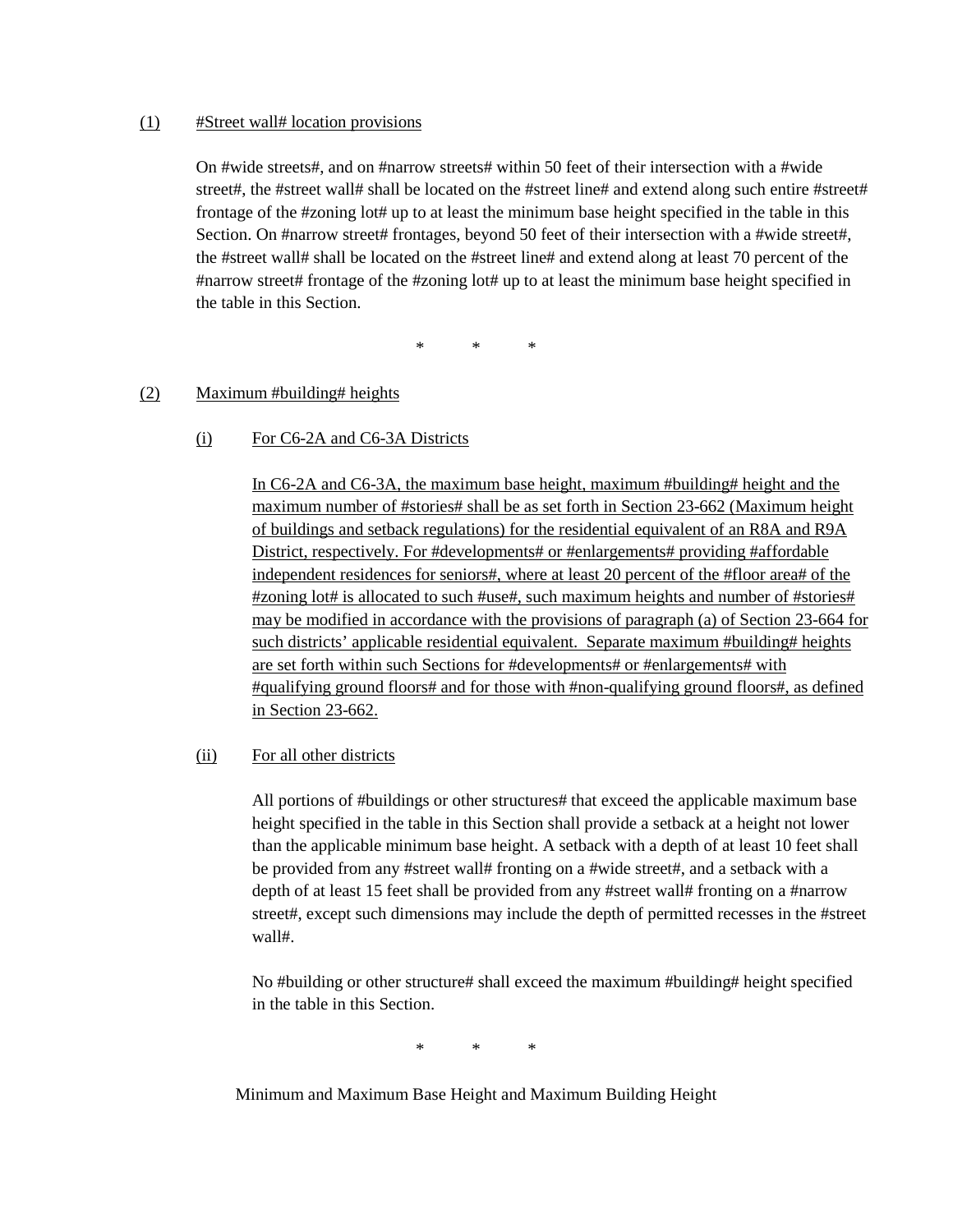# by District or Subarea

|                     |                           | Minimum            | Maximum            | Maximum          |
|---------------------|---------------------------|--------------------|--------------------|------------------|
|                     |                           | <b>Base Height</b> | <b>Base Height</b> | #Building#       |
| District or Subarea |                           | (in feet)          | (in feet)          | Height           |
|                     |                           |                    |                    | (in feet)        |
| $C6-2A$             |                           | 60                 | 85                 | 120              |
| $C6-3A$             |                           | 60                 | 102                | 145              |
| $M1-5$              |                           | 50                 | 95                 | 135              |
| Subarea A           | within 50 feet of a #wide | 60                 | 85                 | 1                |
|                     | street#                   |                    |                    |                  |
|                     | between 50 and 100 feet   | 15                 | 85                 | 1                |
|                     | of a #wide street#        |                    |                    |                  |
|                     | for #zoning lots# with    | 40                 | 60                 | 1                |
|                     | only #narrow street#      |                    |                    |                  |
|                     | frontage                  |                    |                    |                  |
| Subarea B           |                           | 60                 | 95                 | 135              |
| Subarea C           | for #zoning lots# with    | 60                 | 110                | 110              |
|                     | only #narrow street#      |                    |                    |                  |
|                     | frontage                  |                    |                    |                  |
|                     | for #zoning lots# with    | $105^2$            | $125^2$            | $125^2$          |
|                     | Tenth Avenue frontage     |                    |                    |                  |
|                     | for #zoning lots# with    | $125^{2}$          | $145^2$            | $145^2$          |
|                     | Eleventh Avenue frontage  |                    |                    |                  |
| Subarea D           |                           | 60                 | 90                 | $250^1$          |
| Subarea E           |                           | 60                 | $105^3$            | $120^{3}$        |
| Subarea F           |                           | 60 <sup>2</sup>    | 80 <sup>2</sup>    | 80 <sup>2</sup>  |
| Subarea G           | for #zoning lots# with    | 60                 | 95                 | 95               |
|                     | only #narrow street#      |                    |                    |                  |
|                     | frontage                  |                    |                    |                  |
|                     | for #zoning lots# with    | $105^{2}$          | $120^2$            | $120^2$          |
|                     | #wide street# frontage    |                    |                    |                  |
| Subarea H           |                           | $60^{4}$           | $85^{\bar{4}}$     | 4                |
| Subarea I           | within 300 feet of Tenth  | 60                 | 85                 | $120^5$          |
|                     | Avenue between W. 16th    |                    |                    |                  |
|                     | St. & W. 17th St.         |                    |                    |                  |
|                     | all other areas           | 60                 | 105                | 135              |
|                     | Midblock Zone             | <b>NA</b>          | $110^{6}$          | 130 <sup>6</sup> |
| Subarea J           | Ninth Avenue Zone         | <b>NA</b>          | 130 <sup>6</sup>   | 135 <sup>6</sup> |
|                     | <b>Tenth Avenue Zone</b>  | <b>NA</b>          | 1856               | 230 <sup>6</sup> |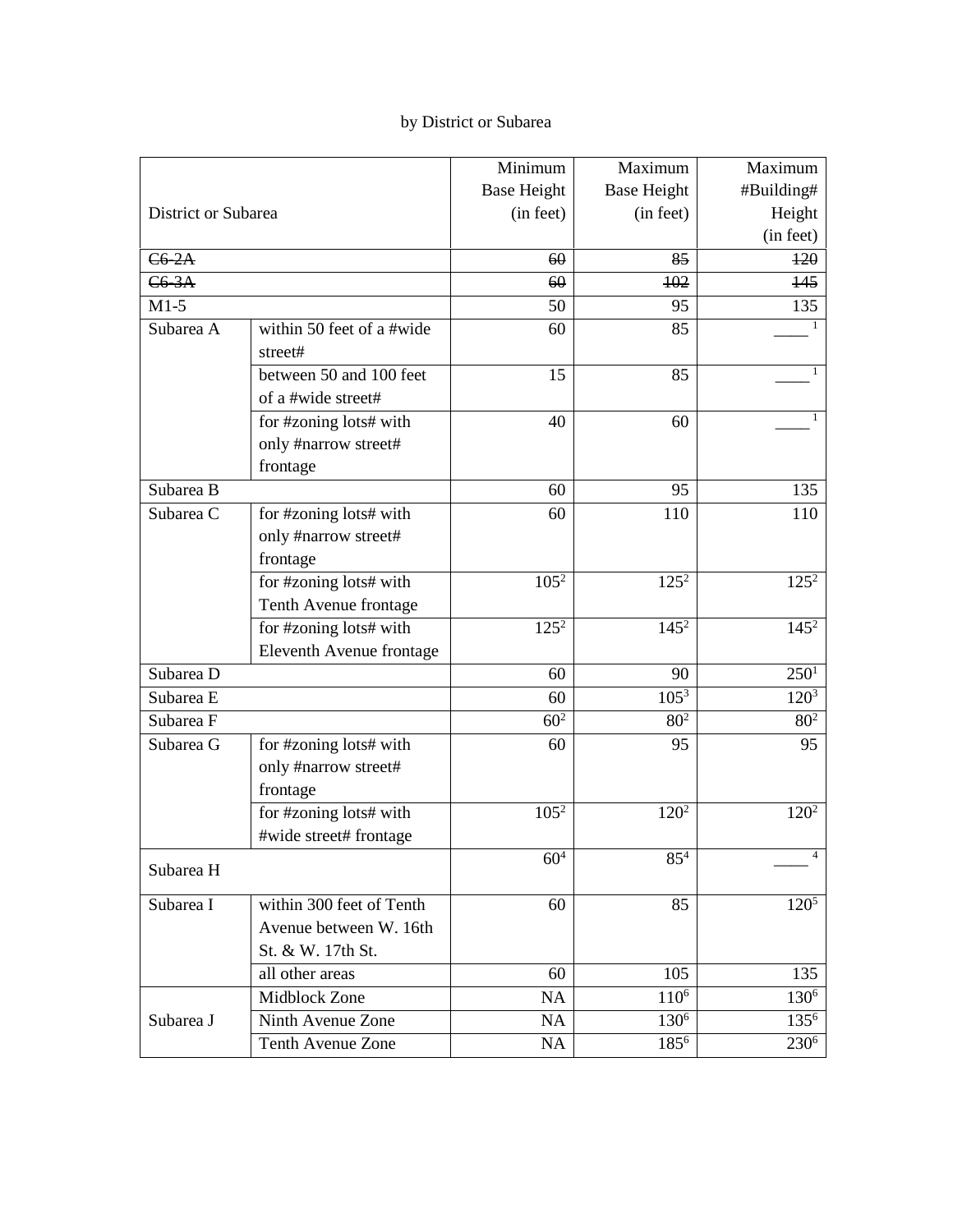# **98-50 SPECIAL HEIGHT AND SETBACK, OPEN AREA AND TRANSPARENCY REGULATIONS FOR ZONING LOTS ADJACENT TO THE HIGH LINE**

\* \* \*

#### **98-53 Required Open Areas on the East Side of the High Line**

\* \* \*

(a) Open area requirements

All required open areas shall:

\* \* \*

(5) for open area screening, required open areas may be screened from the public areas of the #High Line# by a wall, fence, or plantings extending not higher than eight feet above the average elevation of the open area. All screening materials must be substantially transparent. For the purposes of this Section, substantially transparent screening is defined as transparent, or nonopaque, in an evenly distributed fashion for at least 75 percent of its area. Chain link fences and razor wire shall not be permitted. Vegetated screening, such as shrubs, vines and other plantings, may be opaque if completely covered by vegetation, provided that any underlying surface is substantially transparent.

In addition, such screening material shall be maintained in good condition at all times, may be interrupted by normal entrances and/or exits, and shall have no signs hung or attached thereto, other than those permitted in Section 98-16 98-15.

\* \* \*

### **98-70 SUPPLEMENTAL REGULATIONS**

\* \* \*

In addition, Section 93-90, paragraph (d)(3), is modified as follows:

No portion of the #low income housing# required under this Section shall qualify to: